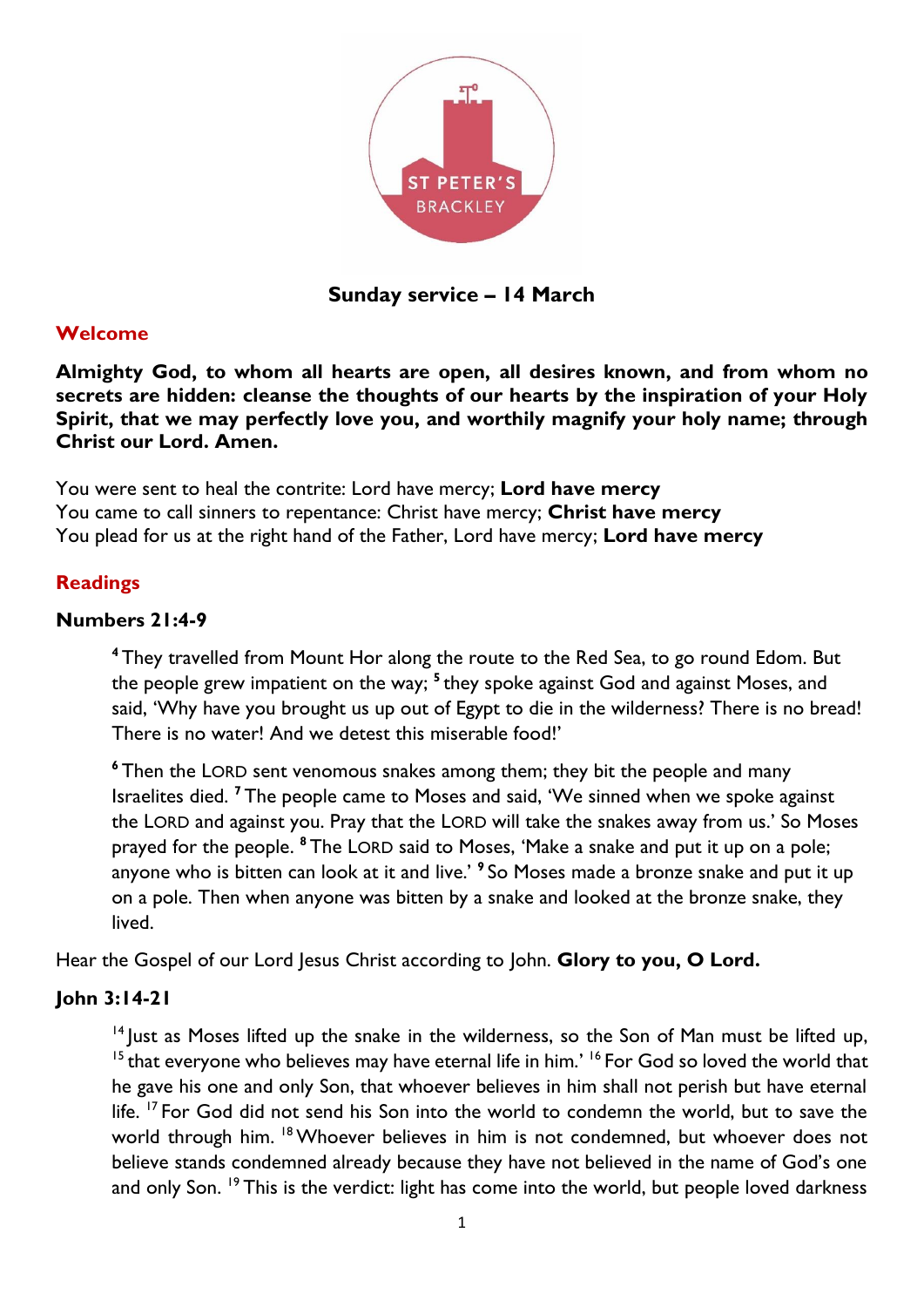instead of light because their deeds were evil.  $^{20}$  Everyone who does evil hates the light, and will not come into the light for fear that their deeds will be exposed. <sup>21</sup> But whoever lives by the truth comes into the light, so that it may be seen plainly that what they have done has been done in the sight of God.

This is the Gospel of the Lord. **Praise to you, O Christ.**

#### **Sermon**

#### **Creed**

**We believe in one God, the Father, the Almighty, maker of heaven and earth, of all that is, seen and unseen.** 

**We believe in one Lord, Jesus Christ, the only Son of God, eternally begotten of the Father, God from God, Light from Light, true God from true God, begotten, not made, of one Being with the Father; through him all things were made. For us and for our salvation he came down from heaven, was incarnate from the Holy Spirit and the Virgin Mary and was made man. For our sake he was crucified under Pontius Pilate; he suffered death and was buried. On the third day he rose again in accordance with the Scriptures; he ascended into heaven and is seated at the right hand of the Father. He will come again in glory to judge the living and the dead, and his kingdom will have no end.**

**We believe in the Holy Spirit, the Lord, the giver of life, who proceeds from the Father and the Son, who with the Father and the Son is worshipped and glorified, who has spoken through the prophets.** 

**We believe in one holy catholic and apostolic Church. We acknowledge one baptism for the forgiveness of sins. We look for the resurrection of the dead, and the life of the world to come. Amen.**

#### **Prayers**

## **Lord's Supper**

The peace of the Lord be always with you; **and also with you.**

Blessed are you, Lord God of all creation: through your goodness we have this bread to set before you, which earth has given and human hands have made. It will become for us the bread of life. **Blessed be God for ever.**

Blessed are you, Lord God of all creation: through your goodness we have this wine to set before you, fruit of the vine and work of human hands. It will become for us the cup of salvation. **Blessed be God for ever.**

It is indeed right and good to give you thanks and praise, almighty God and everlasting Father, through Jesus Christ your Son. For in these forty days you lead us into the desert of repentance that through a pilgrimage of prayer and discipline we may grow in grace and learn to be your people once again. Through fasting, prayer and acts of service you bring us back to your generous heart. Through study of your holy word you open our eyes to your presence in the world and free our hands to welcome others into the radiant splendour of your love. As we prepare to celebrate